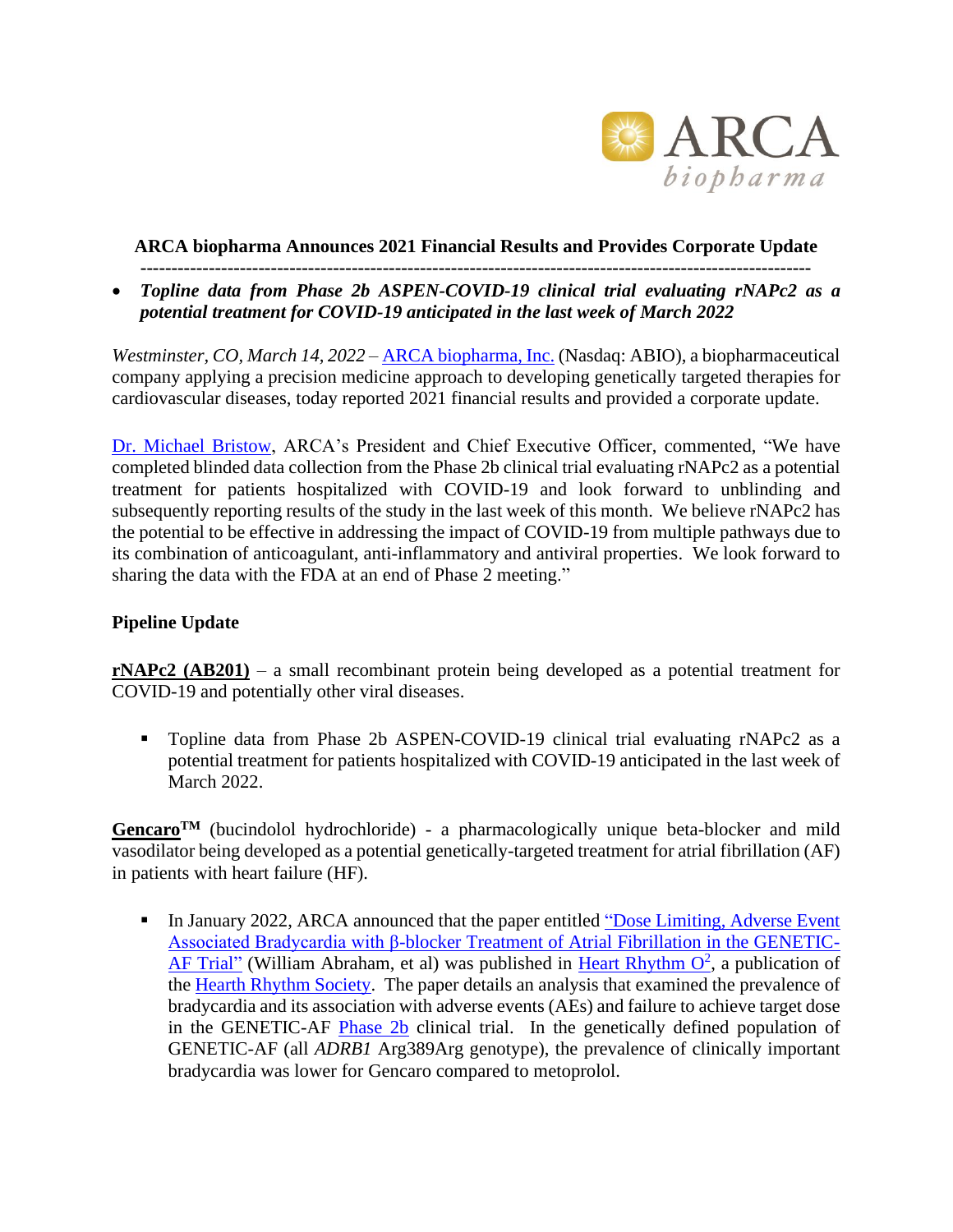▪ The Company continues to evaluate the feasibility and potential timing for initiation of PRECISION-AF relative to the COVID-19 pandemic and the ability to recruit patients for a cardiovascular clinical trial.

## **Full Year 2021 Summary Financial Results**

**Cash and cash equivalents** were \$53.4 million as of December 31, 2021, compared to \$49.1 million as of December 31, 2020. ARCA believes that its current cash and cash equivalents, will be sufficient to fund its operations through the middle of 2023.

**Research and development (R&D) expenses** were \$13.8 million for the year ended December 31, 2021, compared to \$5.0 million for 2020. The \$8.8 million increase in R&D expenses in 2021 as compared to 2020 was primarily related to the conduct of the rNAPc2 clinical trial. R&D expenses in 2022 are expected to be consistent with 2021.

**General and administrative (G&A) expenses** were \$5.5 million for the year ended December 31, 2021, compared to \$4.8 million for 2020, an increase of approximately \$0.7 million. The increase in expenses during 2021 was comprised primarily of increased personnel and insurance costs, offset by lower legal costs in 2021, as compared to 2020. G&A expenses in 2022 are expected to be consistent with those in 2021 as the Company maintains administrative activities to support our ongoing operations.

**Total operating expenses** for the year ended December 31, 2021 were \$19.3 million compared to \$9.8 million in 2020.

**Net loss** for the year ended December 31, 2021 was \$19.3 million, or \$1.39 per basic and diluted share, compared to \$9.7 million, or \$2.07 per basic and diluted share in 2020.

#### **About ARCA biopharma**

ARCA biopharma is dedicated to developing genetically targeted therapies for cardiovascular diseases through a precision medicine approach to drug development. ARCA is developing rNAPc2 as a potential treatment for diseases caused by RNA viruses, initially focusing on COVID-19. The U.S. FDA has granted Fast Track designation to the rNAPc2 development program, currently in Phase 2 clinical testing. ARCA is also developing  $Gencaro<sup>TM</sup>$  (bucindolol hydrochloride), an investigational, pharmacologically unique beta-blocker and mild vasodilator, as a potential treatment for atrial fibrillation in heart failure patients. ARCA has identified common genetic variations that it believes predict individual patient response to Gencaro, giving it the potential to be the first genetically targeted AF prevention treatment. The U.S. FDA has granted the Gencaro development program Fast Track designation and a Special Protocol Assessment (SPA) agreement. For more information, please visi[t www.arcabio.com](http://www.arcabio.com/) or follow the Company on [LinkedIn.](http://www.linkedin.com/company/arca-biopharma-inc./)

#### **Safe Harbor Statement**

*This press release contains "forward-looking statements" for purposes of the safe harbor provided by the Private Securities Litigation Reform Act of 1995. These statements include, but are not*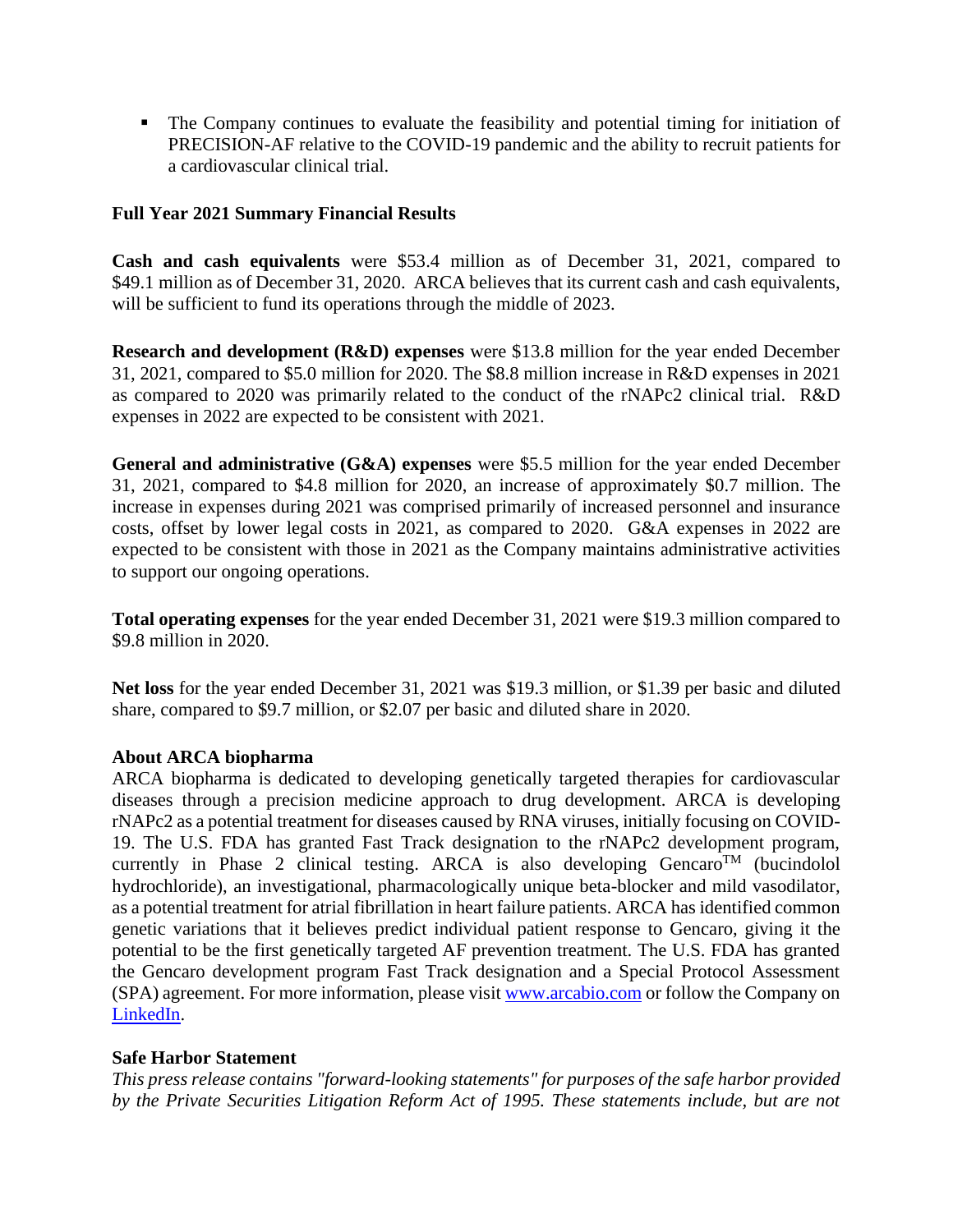*limited to, statements regarding the potential future development plans for rNAPc2 and Gencaro, the expected features and characteristics of rNAPc2 and Gencaro, including the potential for genetic variations to predict individual patient response to Gencaro, Gencaro's potential to treat atrial fibrillation, rNAPc2's potential to treat COVID-19, future treatment options for patients with COVID-19 or AF, the potential for Gencaro to be the first genetically targeted AF prevention treatment and the ability of ARCA's financial resources to support its operations through the middle of fiscal year 2023. Such statements are based on management's current expectations and involve risks and uncertainties. Actual results and performance could differ materially from those projected in the forward-looking statements as a result of many factors, including, without limitation, the risks and uncertainties associated with: ARCA's financial resources and whether they will be sufficient to meet its business objectives and operational requirements; ARCA may not be able to raise sufficient capital on acceptable terms, or at all, to continue development of rNAPc2 or Gencaro or to otherwise continue operations in the future; results of earlier clinical trials may not be confirmed in future trials; the protection and market exclusivity provided by ARCA's intellectual property; risks related to the drug discovery and the regulatory approval process; and, the impact of competitive products and technological changes. These and other factors are identified and described in more detail in ARCA's filings with the Securities and Exchange Commission, including without limitation ARCA's annual report on Form 10-K for the year ended December 31, 2021, and subsequent filings. ARCA disclaims any intent or obligation to update these forward-looking statements.*

**Investor & Media Contact:** Derek Cole 720.940.2163 [derek.cole@arcabio.com](mailto:derek.cole@arcabio.com)

> (Tables follow) ###